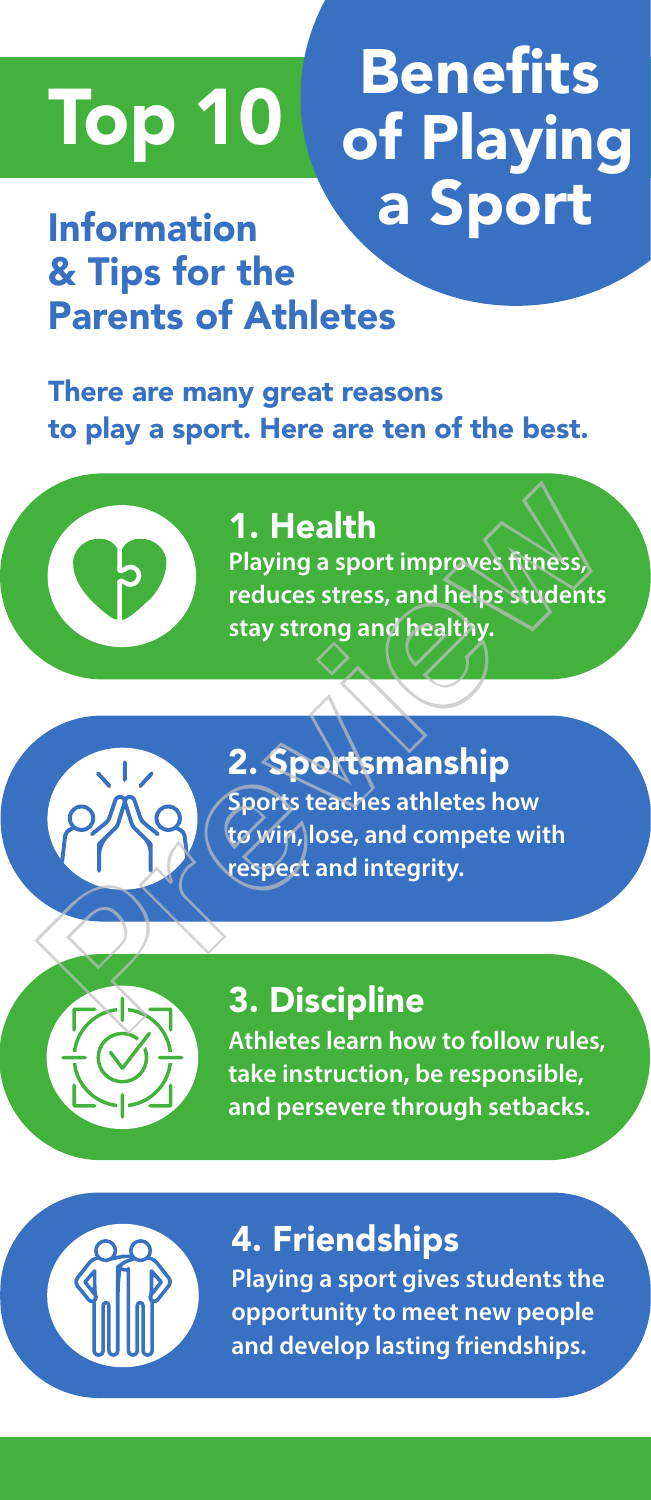

5. Time Management **Balancing practices with homework and more teaches athletes how to manage their time.**



# 6. Athletic Skills

**Playing a sport improves flexibility and coordination, as well as the skills needed for a specific sport.**



# 7. Leadership Skills

**Athletes have the opportunity to take on leadership roles and learn how to be effective leaders.** 



8. Teamwork Skills **Athletes learn how to cooperate, communicate, and work together to reach a common goal.** 7. Leadership Skills<br>
Athletes have the opportunity to<br>
take on leadership roles and learn<br>
how to be effective leaders.<br>
8. Teamwork Skills<br>
(Athletes learn how to cooperate,<br>
communicate, and work together<br>
to reach a co

9. Academic Success **Studies show that playing a sport often improves a student's academic performance.**



# 10. Fun!

**Sports are fun! And sometimes that's the only reason needed to make playing a sport worthwhile.** 

**woodburnpress.com**

Item 1202 00621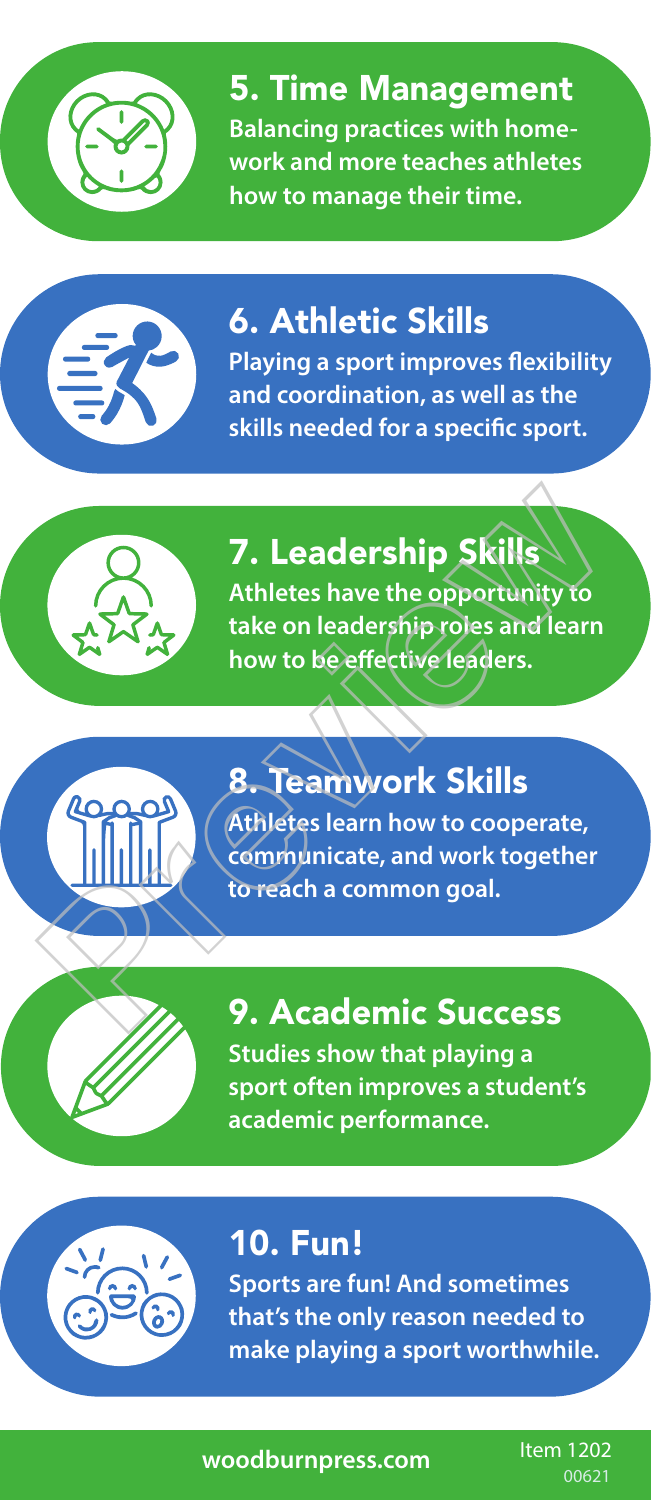# Dealing with Stress and **Setbacks**

### **Info and Tips for the Parents of Athletes**

**When it comes to performance, an athlete's mental health is just as important as his/her physical health. Here's how you can help your athlete deal with stress and setbacks, and stay healthy in mind and body.** 

#### **Dealing with Stress**

Too much to do...pressure to win...not playing well... dealing with an injury. These are just a few of the things that cause athletes stress. Successful athletes learn how to deal with stress in healthy ways. *Here's how you can help your athlete deal with stress.*  **Dealing with Stress**<br>Too much to do...pressure to win...not playing well...<br>dealing with an injury. These are just a few of the<br>things that cause athletes stress. Successful athletes<br>learn how to deal with stress in healt

#### **Help confront stressors.**

Help your athlete make a list of the things that are stressing him/her out, and work together to determine how each can be dealt with.

#### **Explore ways to relax and stay calm.**

- $\triangleright$  Deep breathing is an easy, effective way to relax. When feeling stressed, encourage your athlete to close his/her eyes, slowly breathe in, count to four, and slowly exhale. Repeat.
- $\triangleright$  Your athlete might enjoy doing tai chi, yoga, or meditating. Guided meditation apps like **Calm** and **Meditation Studio** can also be helpful.
- $\blacktriangleright$  Encourage your athlete to think about what has made him/her feel calm or happy in the past (e.g., going for walks, listening to music, playing with a pet, spending time in nature).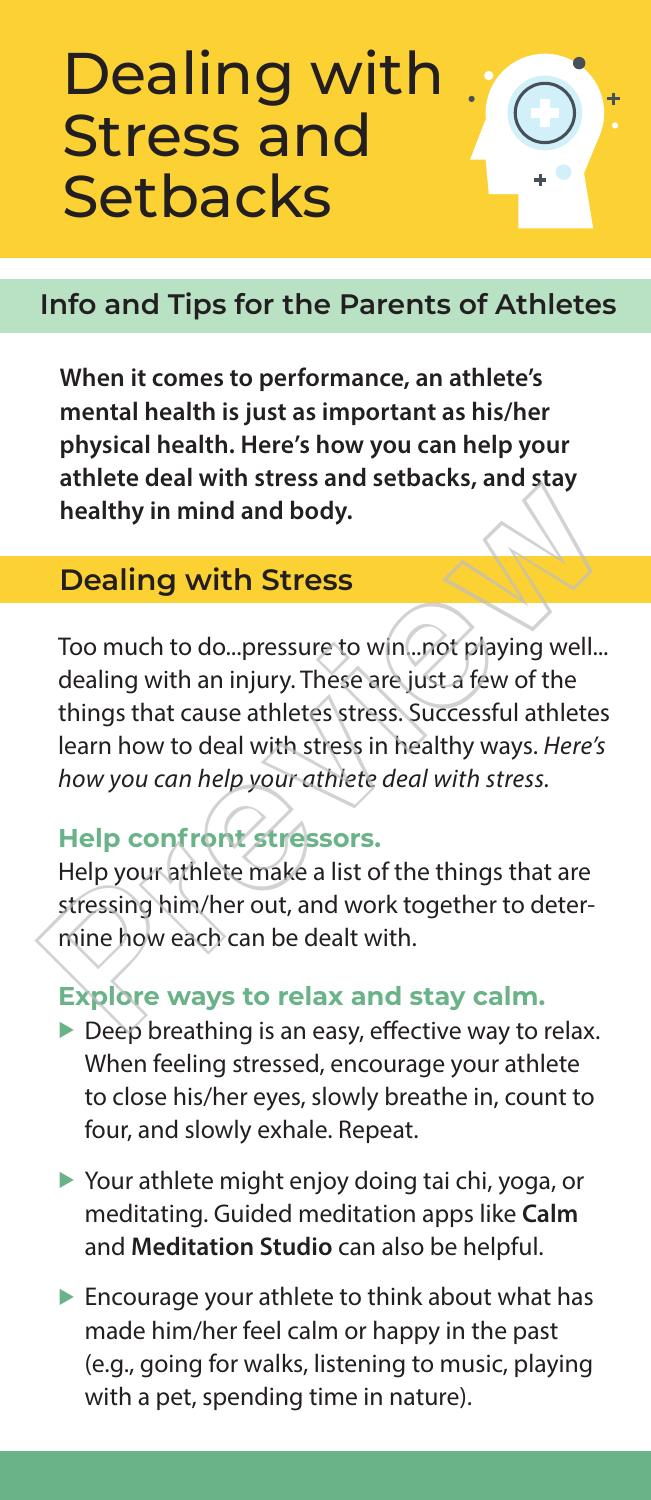### **Dealing with Setbacks**

Whether it's missing an important shot, losing a starting position, or getting injured, setbacks and disappointments are part of being an athlete. *Here's how you can help your athlete deal with setbacks in a positive way.*

#### **Acknowledge your athlete's feelings.**

Don't diminish or ignore your athlete's feelings of disappointment or frustration. Respond with understanding and empathy. *"That was a tough game. I can see why you're upset."* 

#### **Stay calm.**

Sports can be stressful for parents, as well as for athletes. If you're feeling stressed, upset, or frustrated over a disappointment or setback, take several deep breaths and relax. You don't want your feelings to impact your athlete's state of mind or athletic performance. Stay calm.<br>
Sports can be stressful for parents, as well as<br>
for athletes. If you're feeling stressed, upset or<br>
frustrated over a disappointment or setback,<br>
take several deep breaths and relax. You don't<br>
want your feeli

#### **Listen.**

There may be times when your athlete will want to vent about a disappointment or setback. Hold off on giving suggestions or advice until your athlete works through these feelings.

#### **Be supportive.**

Your athlete may love a sport, but may not be as good as he/she (or you) would like. Remind your athlete that while not everyone is a star, every member of a team is important. Be sure to also let your athlete know that you are proud of him/her. *(The only two things a parent should feel disappointed with are lack of effort and poor sportsmanship.)*

#### **Share your concerns.**

If you feel that your athlete is struggling in some way, share your concerns and let your child know that you are there to help and support him/her any way you can.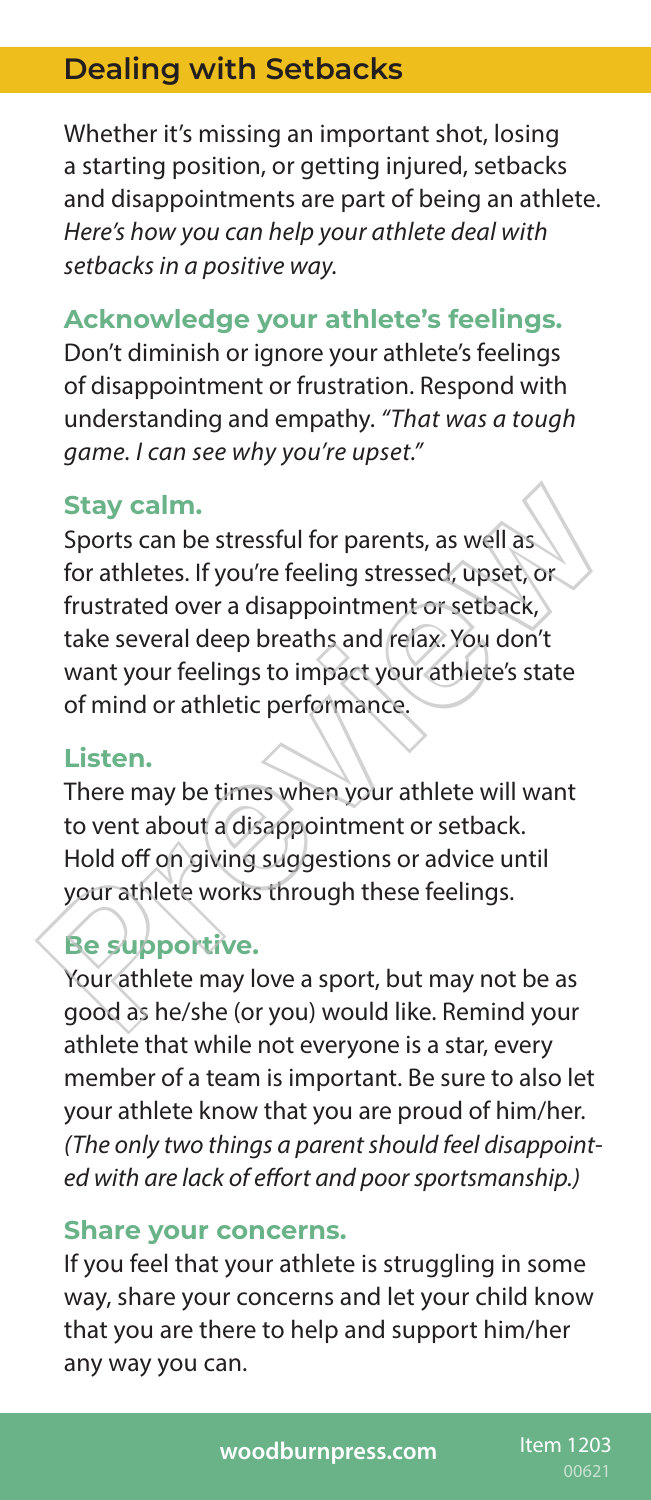# **Provide** Academic Support

# Info & Tips for the Parents of Athletes

**Academic success needs to be a top priority for all student-athletes. Here are some ways you can help your athlete succeed in his/her classes.**

#### Provide tools for success.

- $\blacktriangleright$  Make sure your student has a place to study that's quiet, well-lit, and comfortable.
- $\blacktriangleright$  Provide your child with the necessary school supplies (notebooks, folders, calculator, etc.).

#### Share your expectations.

Parents who expect good effort usually find that their children live up to their expectations. Make sure your student-athlete knows that you expect him/her to do the following: **Provide tools for success.**<br>
• Make sure your student has a place to study<br>
that's quiet, well-lit, and comfortable.<br>
• Provide your child with the necessary school<br>
supplies (notebooks, folders, calculator, etc.).<br> **Shar** 

- be in school, on time, every day
- complete all homework assignments
- work hard in all of his/her classes
- let you know if there's a problem

#### Help your child get organized.

- $\blacktriangleright$  To help your student keep track of assignments, tests, practices, activities, etc., encourage him/her to regularly use a planner.
- $\triangleright$  Make sure your child has a system for organizing papers (class notes, handouts, homework, etc.). There should be a specific place for each paper.
- Remind your student to get everything ready for the next day before going to bed.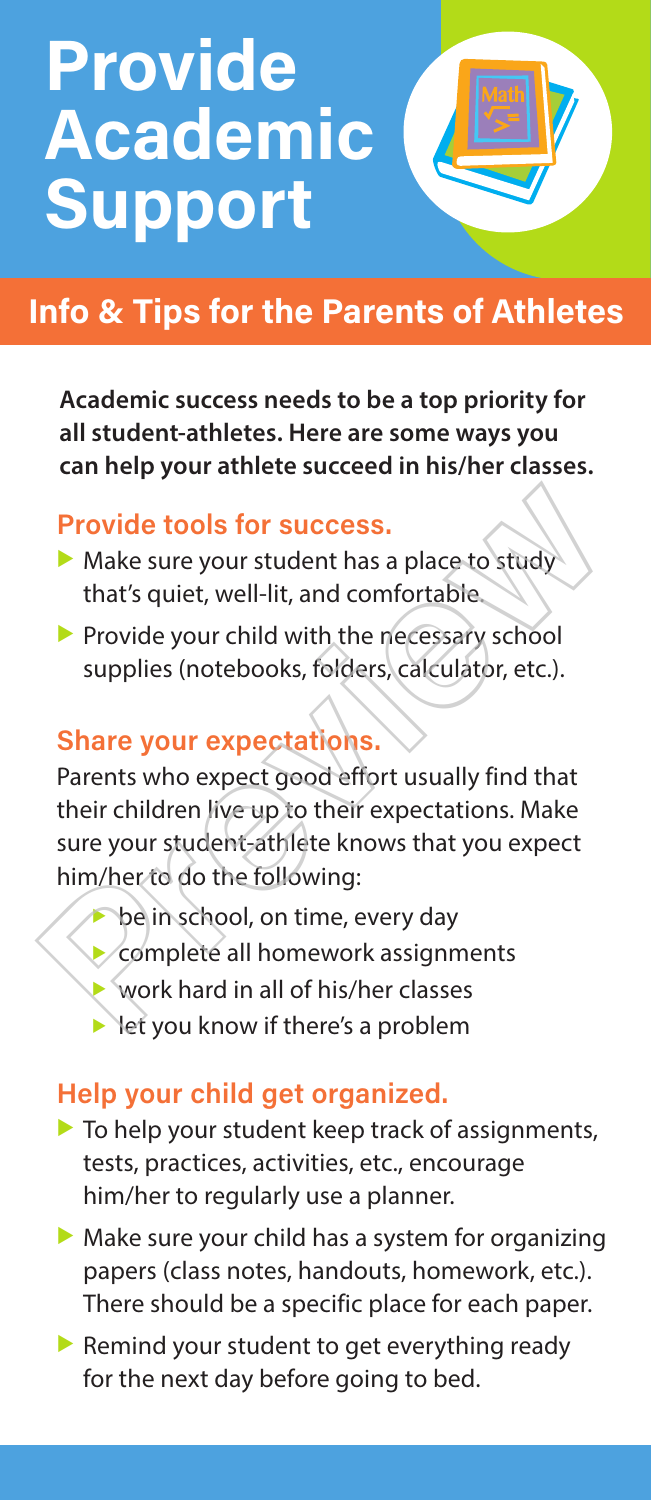#### Teach time management.

Having good time-management skills will help your student get everything done on time, and with less stress. Help your child prioritize tasks, create a daily schedule, and get homework done early enough to get a good night's sleep.

#### Monitor progress.

See all midterm reports and report cards. If you don't see one, contact the school and request a copy. Don't just assume that someone will contact you if there's a problem.

#### Be interested and involved.

- Regularly talk to your student-athlete about what's happening at school and at practices. Be a good listener.
- $\blacktriangleright$  Be informed. Attend parent conferences and programs, read school newsletters and bulletins, and regularly check your school's website.

#### If there's a problem...

If your child is having a problem with a class, contact the teacher. If he/she is having a problem with several classes or with school in general, contact your child's counselor. Be interested and involved.<br>
Regularly talk to your student-athlete about<br>
what's happening at school and at practices.<br>
Be a good listener.<br>
Be informed. Attend parent conferences and<br>
programs, read school newsletters an

Know academic eligibility requirements. In addition to state eligibility requirements, many schools have their own academic requirements that athletes must meet before they can play a sport. For example, athletes may be required to maintain a minimum GPA.

If you have questions about your school's eligibility requirements, talk to a counselor, coach, principal, or athletic director.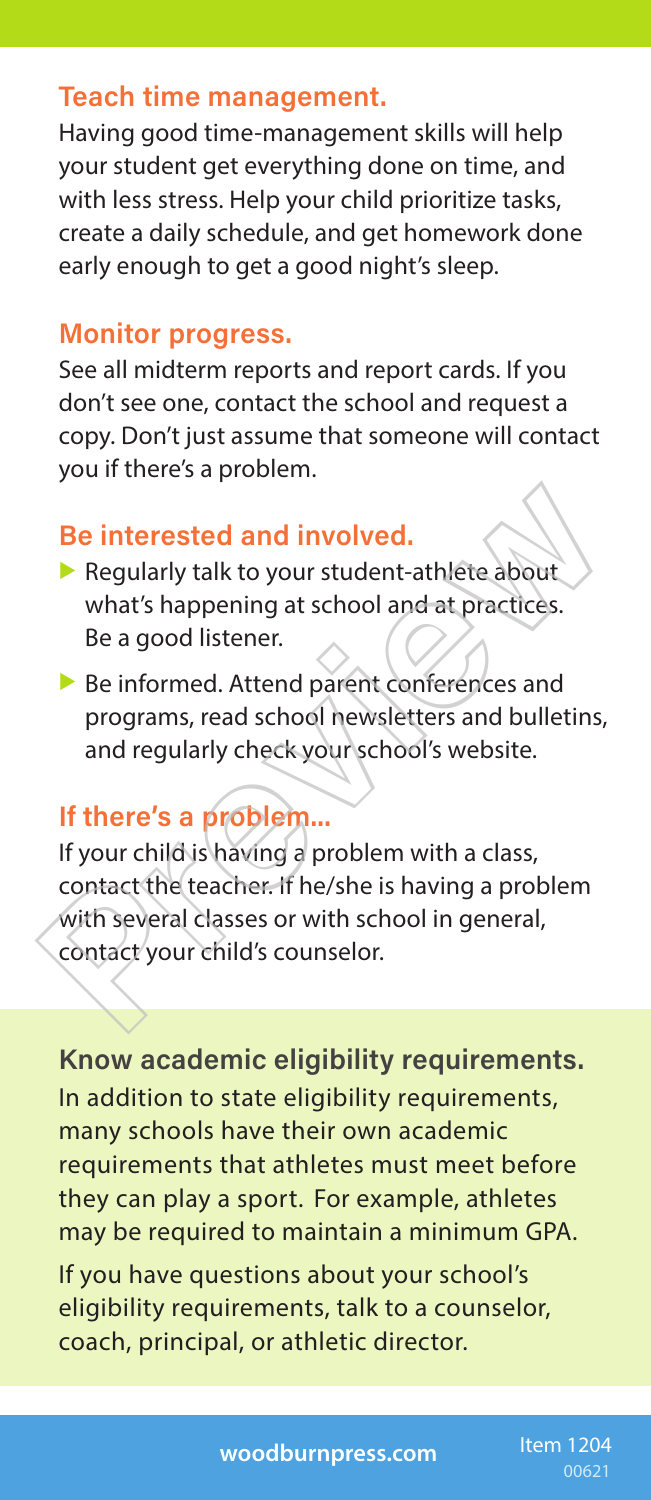

# **Info & Tips for the Parents of Athletes**

**As the parent of an athlete, there are a number of things you can do to support your coaches and help your student-athlete have a great season.**

**Communicate. Regularly talk to your athlete about how things are going at practices and with teammates. If your child has a question or concern, encourage him/her to talk to the coach. The coach will appreciate your athlete coming forward, and it's important for students to learn how to take care of things on their own. Of course, you need to be available to help if there's ever a serious concern.** Communicate. Regularly talk<br>to your athlete about how things<br>are going at practices and with teammates.<br>If your child has a question or concern, encour-<br>age him/her to talk to the coach (The coach will<br>appreciate your athl

**Respect the rules.** Coaches and athletes are expected to know and respect the rules of the game—and the same goes for parents. Coaches



also have their own rules and expectations that they hope their parents will respect and support.

**Set realistic goals. Goals provide focus and give athletes something specific to work toward. Help your student-athlete set some realistic athletic and personal goals (e.g., improve** 

**a skill, have all homework done by 9:00, etc.).**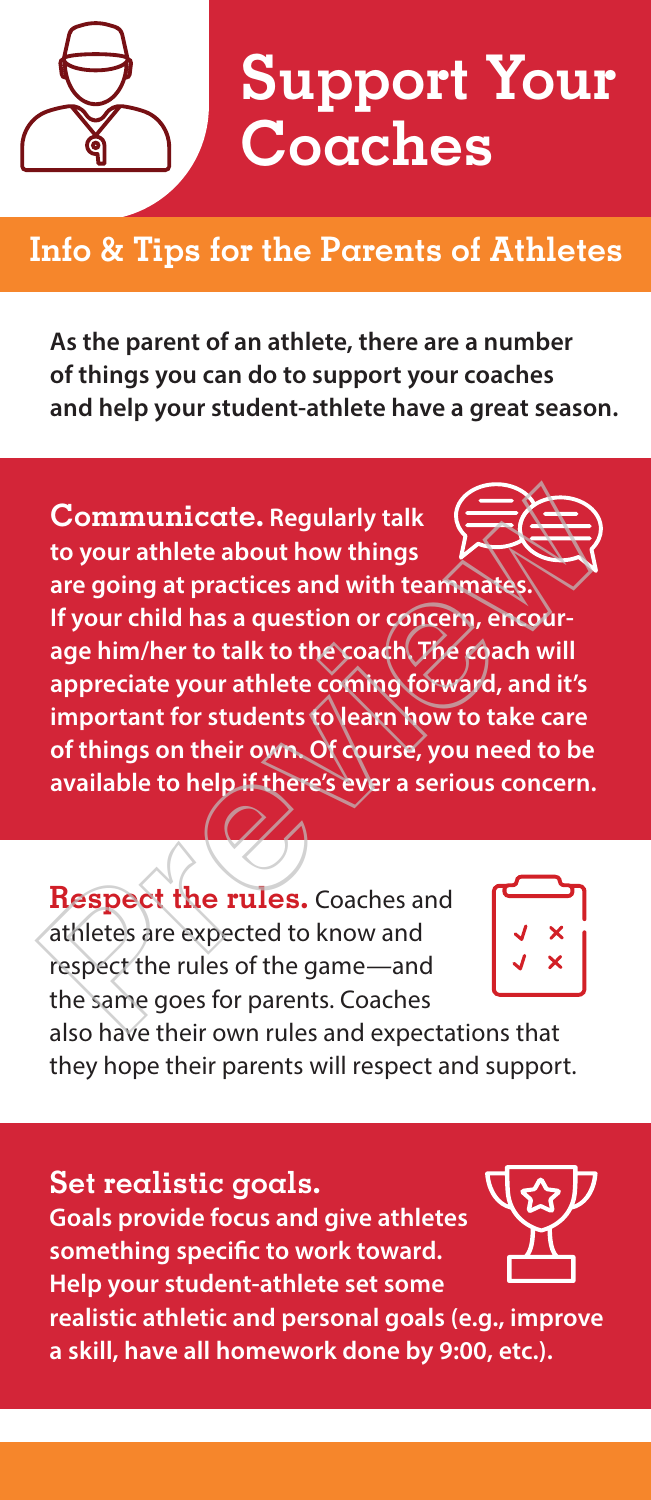**Be involved. Coaches are better able to focus on their players, and on having a successful season, when parents are engaged and involved. Here are some ways you can get involved and help your coaches.** 

- $\blacktriangleright$  Make sure your athlete has the correct equipment, is on time to practices, and ready for games. Also make sure your athlete is eating a good diet and getting adequate sleep.
- $\triangleright$  Volunteer your time. Whether it's organizing fundraisers or working in the concession stand, the more you can take off the coach's plate, the better. Ask your coach how you can help.
- $\blacktriangleright$  Learn about your athlete's sport, attend as many of his/her sporting events as possible, and support your athlete any way you can.
- $\blacktriangleright$  Help your athlete deal with disappointments and setbacks. Learning to stay positive in the face of adversity is an important skill that will serve your athlete well throughout his/her life. From the more your time. Whether it's organizing<br>tindraisers or working in the concession stand,<br>the more you can take off the coach's plate,<br>the better. Ask your coach how you can help.<br>Learn about your athlete's sport, a

**Let your coaches coach.** Coaches consider their athletes' strengths and weaknesses and make decisions based on what's



best for the team. Respect your coach's decisions, and teach your athlete to do the same.

If you have questions, suggestions, or concerns, contact the coach privately—but know that issues such as playing time are not negotiable.

*At the end of the season, congratulate the players, and thank the coaches and AD. They'll appreciate it!*

**woodburnpress.com** Item 1205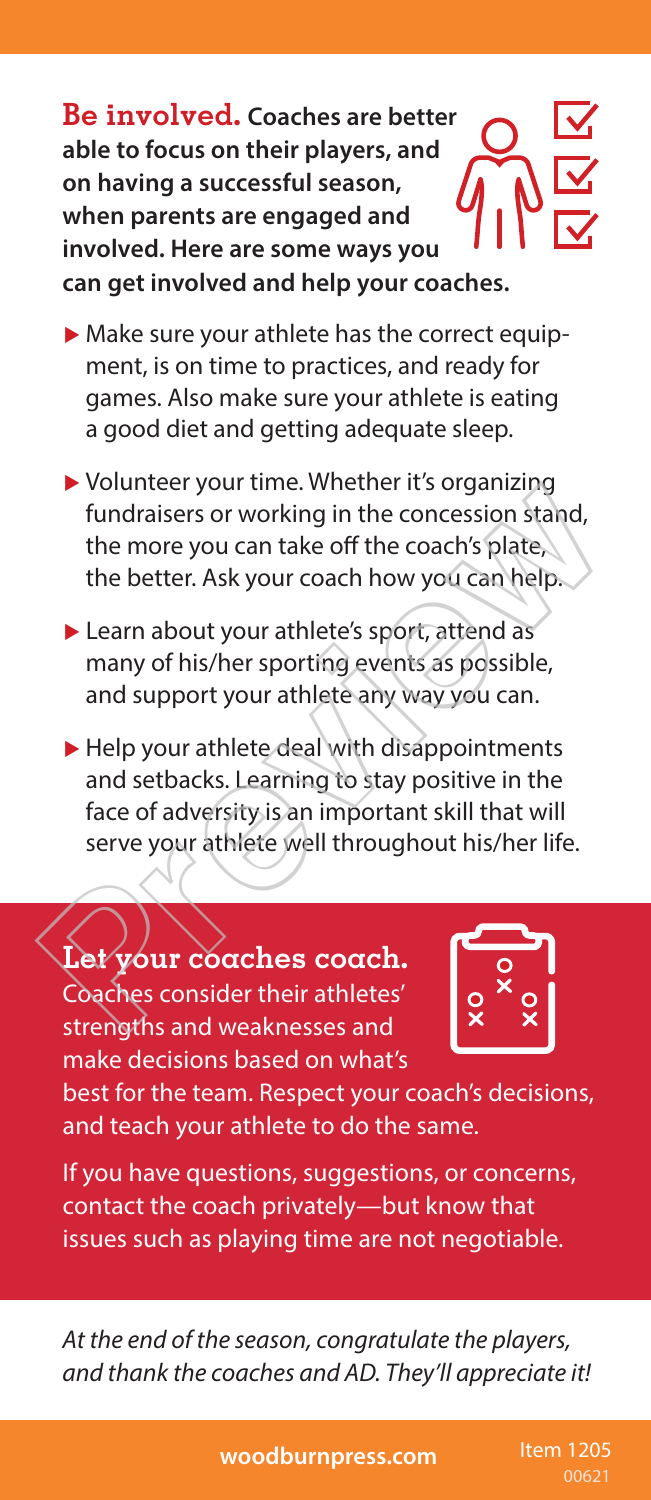# Dealing with Injuries



# **Info & Tips for the Parents of Athletes**

It's important for parents, coaches, and athletes to do everything they can to prevent injuries, and to properly take care of them when they happen.

#### **Types of injuries**

**Acute injuries** are the result of a single traumatic event, such as a fall or hit. Common types of acute injuries include sprains, dislocations, and fractures.

**Overuse injuries** happen when there is repetitive trauma to one's bones, joints, or tendons (e.g., tennis elbow). These injuries tend to develop over time. event, such as a fall or hit. Common types of acute<br>
injuries include sprains, dislocations, and fractures<br>
Overuse injuries happen when there is repetitive<br>
trauma to one's bones, joints, or tendons (e.g., tennis<br>
elbow).

### **Ways to prevent injury**

- $\blacktriangleright$  Make sure your child has proper-fitting equipment.
- $\blacktriangleright$  Encourage your athlete to drink plenty of water.
- $\blacktriangleright$  If your athlete plays year-round sports, try to to take one season off a year.

### **Things to watch for**

Most athletes will let you know if they are hurt, but in case your child tries to "tough it out," be on the lookout for the following symptoms:

- $\triangleright$  avoiding putting weight on a part of the body or favoring one side (i.e., limping)
- $\triangleright$  pain when using a particular body part
- $\blacktriangleright$  trouble sleeping
- $\blacktriangleright$  muscle and joint stiffness

### **For minor injuries**

- Remember RICE Rest, Ice, Compression, Elevation.
- Don't hesitate to contact the trainer for advice.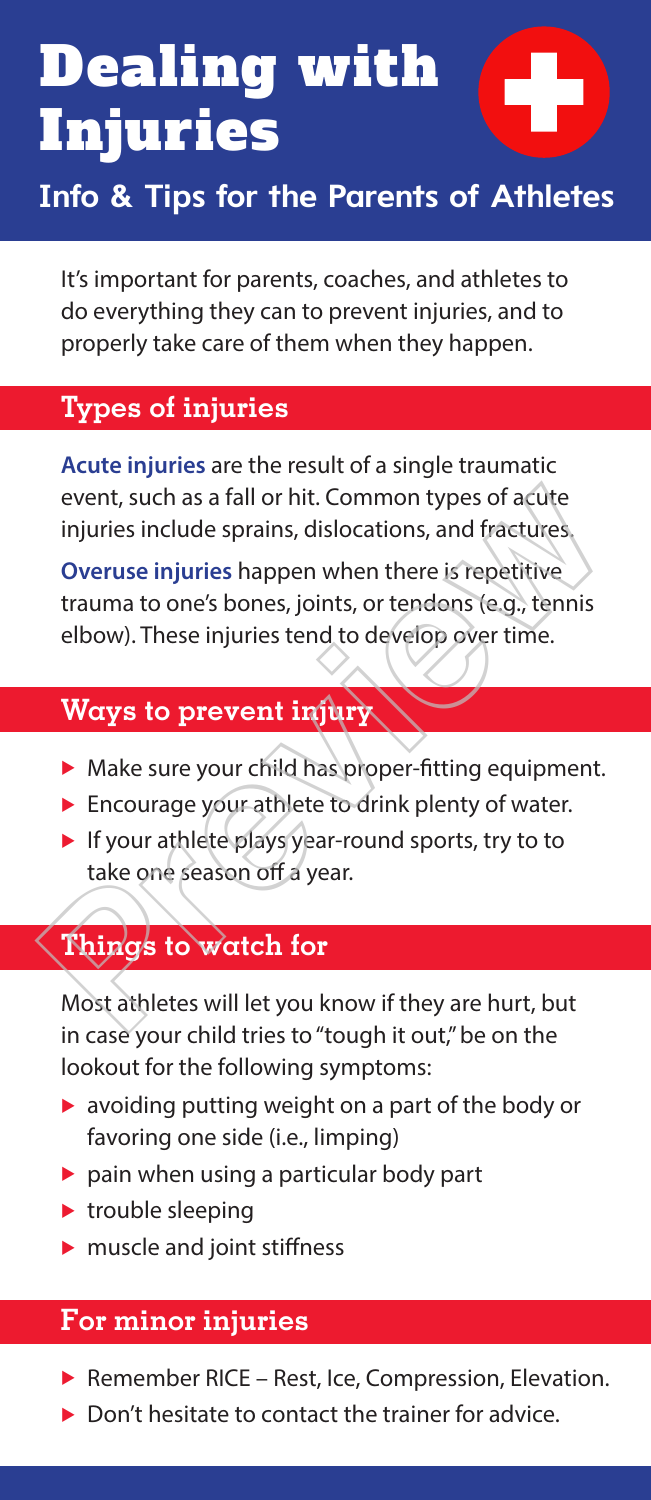# If your athlete is injured...

Recovery from your child's injury is what's most important. *Do not rush returning to play.* If your athlete is injured, work with his/her trainer and/or physician to ensure that your child receives the necessary treatment—and that any rehab program also helps your athlete stay fit while recovering.

*An athlete's return to sports should be a gradual process that's closely monitored by a trained healthcare professional.*

#### **Keep your athlete engaged**

When athletes must "sit out" because of an injury, it's important that they stay engaged with their sport and their team as much as possible.

Encourage your athlete to support their team members, keep the coach and trainer updated on their progress, and if they're able, assist the coaching staff in some way (keep stats, help out in the training room, etc.). **Keep your athlete engaged**<br>
When athletes must "sit out" because of an injury,<br>
it's important that they stay engaged with their<br>
sport and their team as much as possible.<br>
Encourage your athlete to support their team<br>
me

# **Encourage a positive attitude**

Help your athlete understand that he/she can choose how to respond to his/her injury. Life is full of ups and downs, and learning how to stay positive and strong in the face of adversity is something that will help your child succeed in all aspects of his/her life.

#### **Help prevent concussions**

**Talk to your child about the seriousness of concussions and reinforce your coach's rules regarding safe, fair play. Stress the importance of staying aware, and of avoiding hits to the head. Also, make sure your athlete understands that a helmet is not a substitute for safe play.**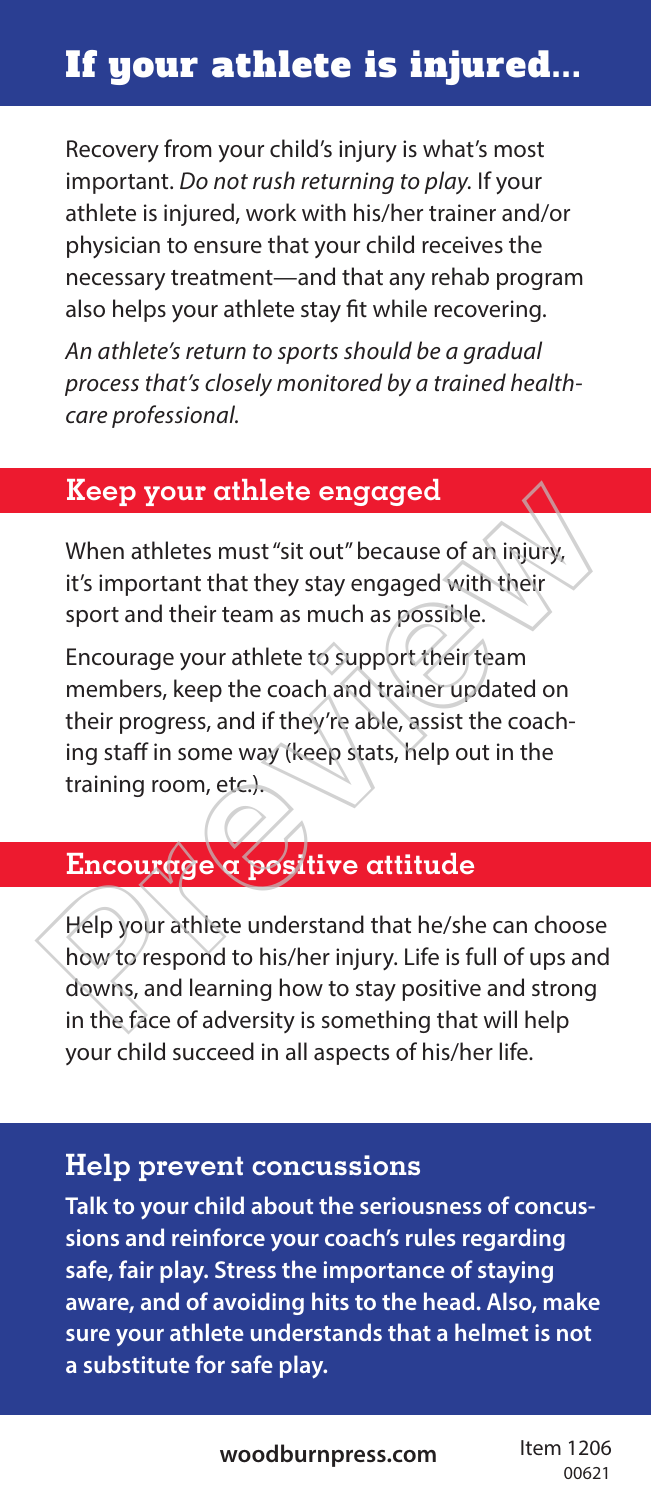# Bullying and Hazing Info and Tips for the Parents of Athletes

**If you played a sport, you may remember being picked on or teased by teammates. You may have even engaged in "initiation activities" or hazing at some point. It was generally seen as part of growing up and being part of a group.** 

**But the world is different now. Too many of today's young people are dealing with bullies during the school day and online—and hazing continues to be a concern.**

# **BULLYING**

*Bullying is aggressive behavior that is intentional, hurtful, and repeated.* Example 18 and 2014<br>
Continues to be a concern.<br>
BULLYING<br>
Bullying is aggressive behavior that is intentional,<br>
hurtful, and repeated.<br>
TYPES OF BULLYING<br>
Physical: pushing, shoving, hitting, kicking<br>
stealing or damaging

### Types of Bullying

**Physical:** pushing, shoving, hitting, kicking stealing or damaging another's property

- **Verbal:** teasing or name calling making insulting or embarrassing comments
- **Social:** spreading rumors, lies, or gossip intentionally damaging another's social status

**Cyberbullying:** using technology to bully

# **HAZING**

*Hazing is any activity that harasses, humiliates, or endangers a new person joining a group.*

Hazing can happen in any social group, but it is particularly prevalent in sports.

# Examples of Hazing

- $\blacktriangleright$  Forced alcohol consumption
- $\triangleright$  Stealing and/or destroying property
- $\blacktriangleright$  Public humiliation
- $\blacktriangleright$  Physical or sexual abuse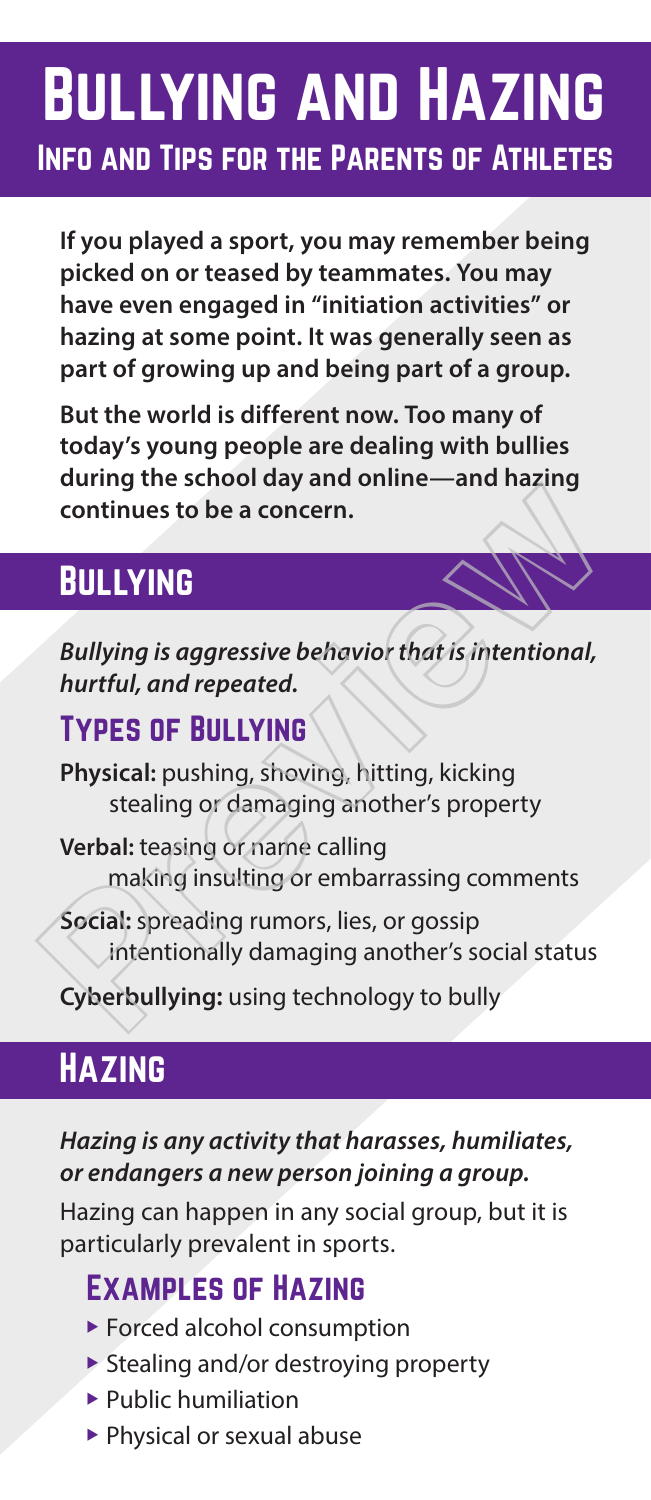# The Dangers of Hazing

Hazing is often seen as a harmless bonding activity that's different from bullying and harassment. However, group bonding should never be done at someone's expense. Make sure your athlete is aware of the following dangers, and that he/she understands that hazing is never okay.

**Hazing can be harmful.** Because many common hazing activities involve risky behavior, it can become dangerous. Hazing can also negatively impact an athlete's physical and/or psychological health—and his/her athletic performance.

**Hazing creates distrust, not respect.** Research shows that hazing does not increase bonding, but in fact, often breeds resentment, fear, and distrust.

**Hazing can be illegal.** Most states outlaw or penalize hazing activities. It's just not worth it.

# What Parents Can Do

Coaches and other athletic staff work hard to keep your athlete safe, but parents also play a crucial role in preventing and stopping bullying and hazing.

**Be aware.** Regularly talk to your athlete about how things are going at practices and with teammates. Make sure your athlete knows that he/she can always come to you with any concern or problem. Hazing creates distrust, not respect. Research<br>shows that hazing does not increase bonding, but<br>in fact, often breeds resentment, fear, and distrust.<br>Hazing can be illegal. Most states outlaw or<br>penalize hazing activities.

**Take it seriously.** If your child mentions that bullying or hazing is going on, report it to the coach.

**Tell your athlete to trust his/her instincts.** If an activity doesn't seem right or feels uncomfortable, encourage your athlete not to participate.

**Hold your athlete accountable.** If your athlete participates in bullying and/or hazing, talk about what has happened, and allow your child to experience the consequences.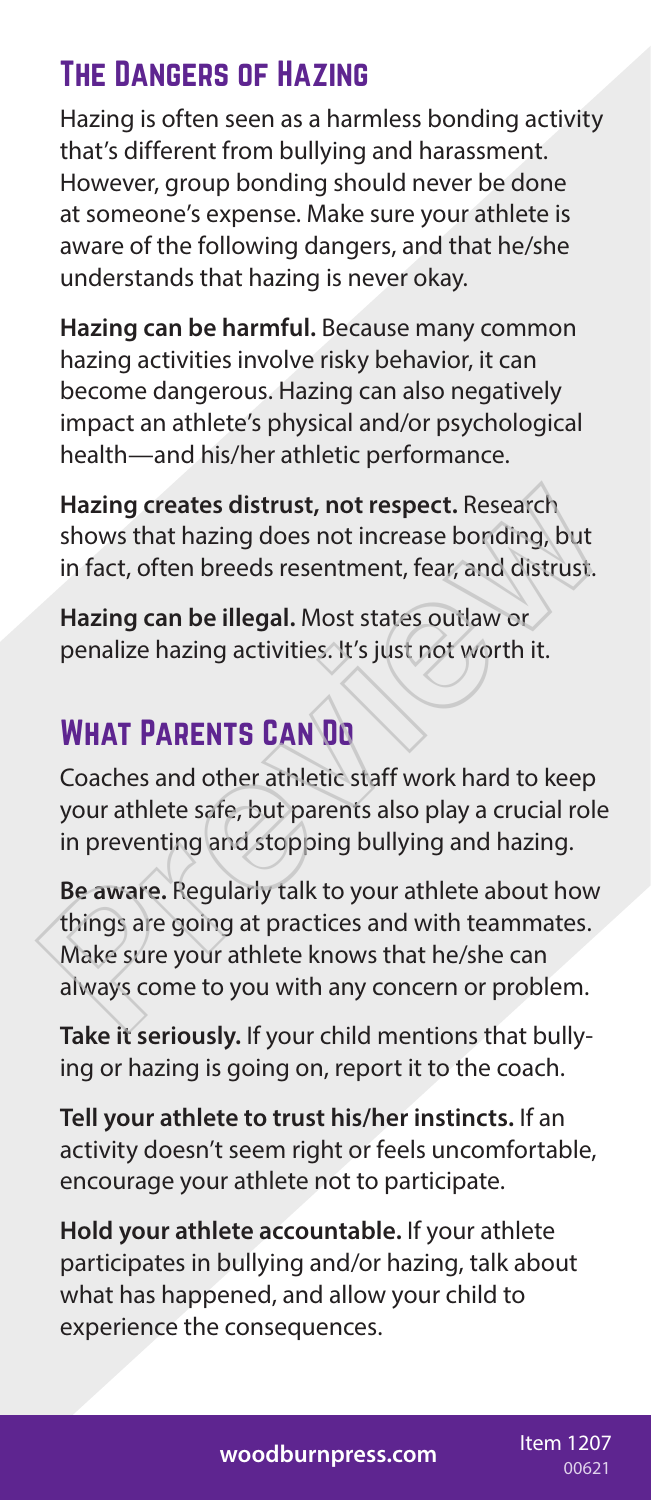# **Encourage Healthy Habits**

#### **Info & Tips for the Parents of Athletes**

**Athletes need to make healthy choices and maintain a healthy lifestyle in order to be at the top of their game.**

*Here are some tips for encouraging your athlete to develop healthy habits and make smart choices. (These tips apply to off-seasons as well.)*

### **Get enough sleep**

Teens need eight to nine hours of sleep each night; but with their busy schedules, it's not surprising that many athletes don't get enough sleep. make smart choices. (These tips apply to<br>
off-seasons as well.)<br>
Cet enough sleep<br>
Teens need eight to nine hours<br>
of sleep each night; but with<br>
their busy schedules, it's not<br>
surprising that many athletes<br>
don't get eno

Help your athlete create a daily schedule to ensure that he/she is able to get to bed on time and get a good night's sleep.

# **Eat healthy**

Eating a balanced diet will provide your athlete with the nutrients he/she needs to stay strong and healthy.

- 
- $\blacktriangleright$  Keep healthy snacks at home (e.g., fruits, vegetables, and nuts).
- $\blacktriangleright$  Make sure your athlete drinks plenty of water and stays hydrated.
- If your athlete pays close attention to his/her weight, make sure it doesn't go too far, or cause unhealthy eating habits. If your athlete wants to put on weight and muscle, talk to his/her trainer or doctor.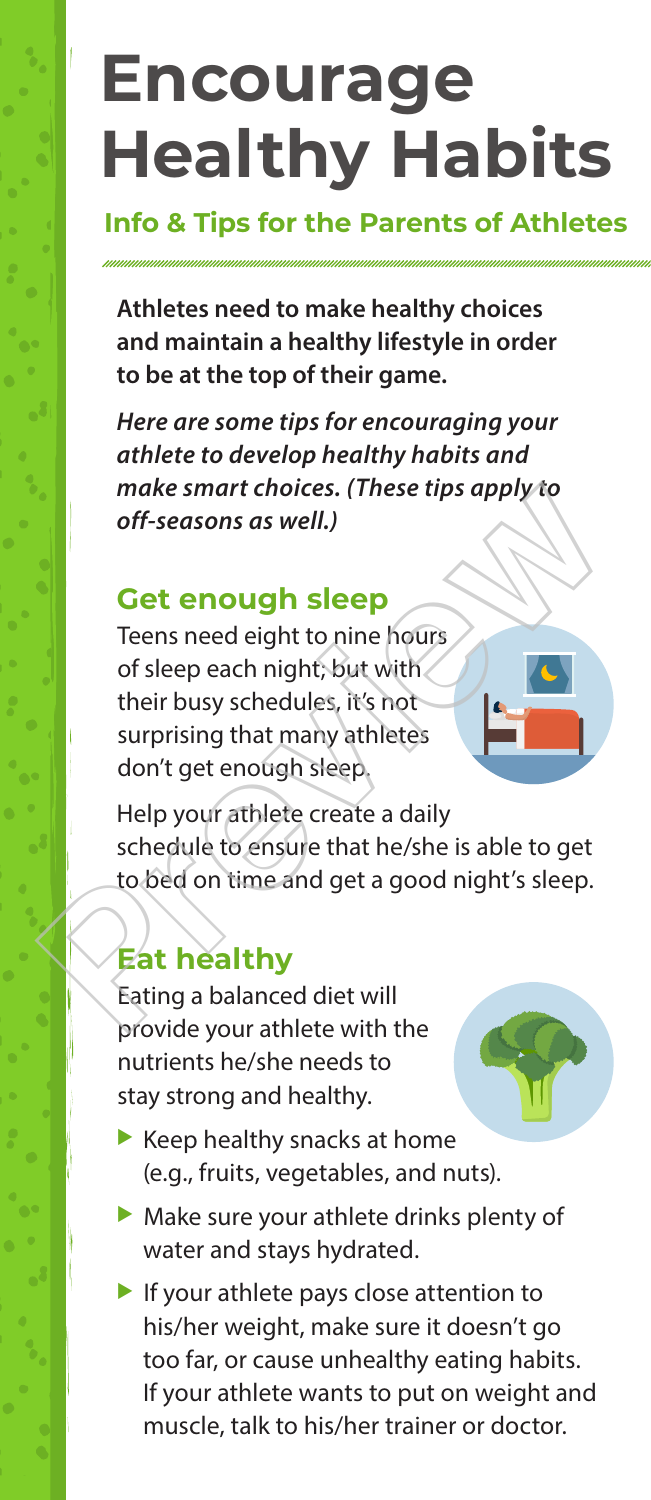### **Avoid drugs and alcohol**

Drug and alcohol use can have a devastating effect on an athlete's body and life.

Because athletes know there will be consequences for drug or alcohol use, playing a sport is in itself a deterrent. Parents, however, still need to take an active role in seeing that their athlete refrains from using alcohol or drugs.

Talk to your student-athlete about the dangers of alcohol, drugs, smoking, and vaping. Make sure he/she knows where you stand on these issues.

#### **Deal with stress**

Competing in a sport can be stressful, and athletes need to have positive ways to deal with stress. Whether it's listening to music, going for walks, or hanging out with friends, make sure your athlete has healthy ways to relax and deal with stress. Make sure he/she knows where you stand<br>on these issues.<br>Deal with stress<br>Competing in a sport can be<br>stressful, and athletes need<br>to have positive ways to deal<br>with stress. Whether it's listening to music,<br>going for walks,

#### **Never go to extremes**

Sometimes athletes feel the need to go to extremes to excel in their sport. If you have a concern about extreme dieting, excessive exercise, or possible steroid use, share your concerns, and remind your athlete that his/her health and safety are what's most important.

Keep an eye out for mood swings, drastic changes in your athlete's body, and acne. Emphasize healthy eating habits and make sure your athlete's level of exercise is appropriate for his/her sport.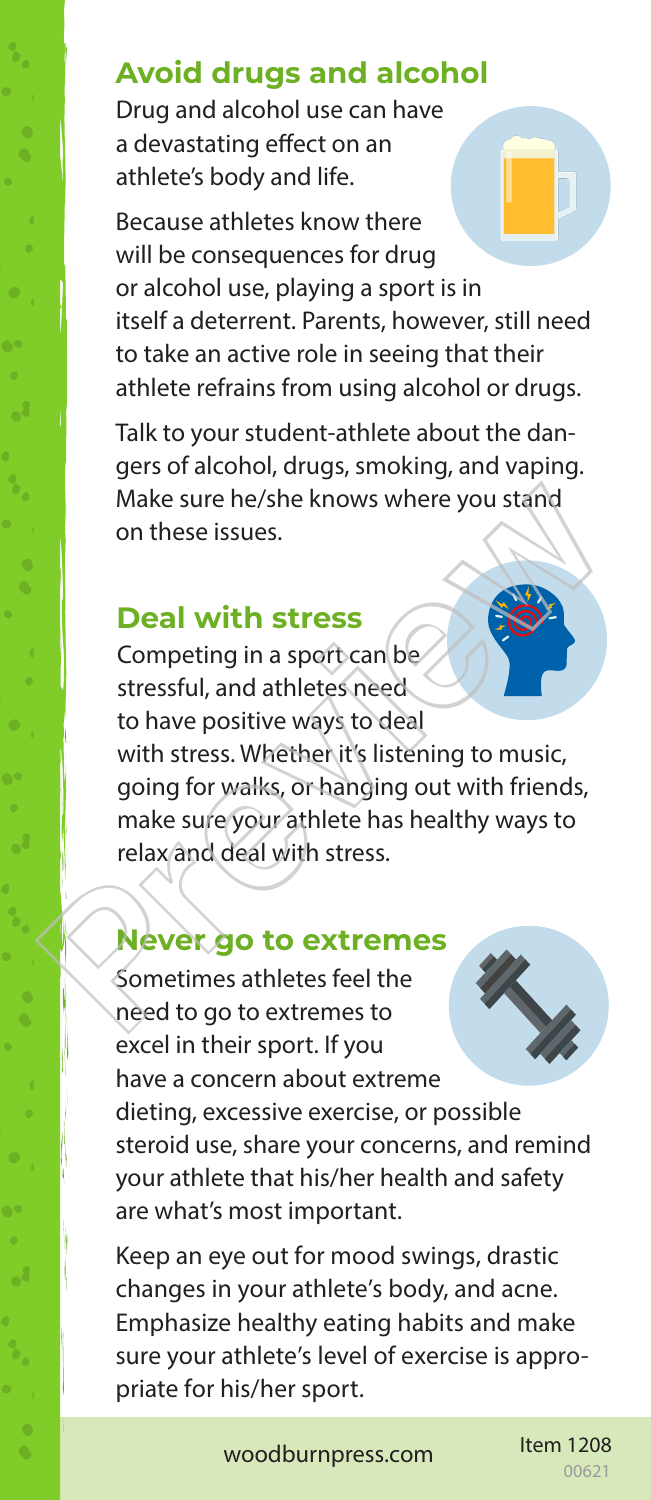# **Sports-Life Balance**

#### **Info and Tips for the Parents of Athletes**

**While it can be difficult for student-athletes to find time for things other than school and sports, athletes should try to create as much balance in their lives as possible.**

**Here is some information on why a sports-life balance is important, along with some tips on how you can help your athlete stay healthy in mind and body—and have a good sports-life balance.**

#### **When athletes focus entirely on their sport...**

- $\triangleright$  sports take on more importance than it should.
- $\blacktriangleright$  there's little time or desire to develop other skills, talents, and interests.
- $\triangleright$  an athlete's identity and self-esteem are too attached to their sport and how well they perform, which can add a lot of pressure. Solaring the important along the stay healthy in mind<br>and body—and have a good sports-life balance.<br>When athletes focus entirely on<br>their sport...<br>Sports take on more importance than it should.<br>Note: sports take on more im
	- $\blacktriangleright$  there's a greater chance of burnout, and of an athlete losing his/her love for their sport.

### **Ways to create a sports-life balance** *Encourage your athlete to do the following:*

- $\blacktriangleright$  Have something else you enjoy. Whether it's art, hiking, music, or reading, have a hobby or activity you like that doesn't involve your sport.
- $\blacktriangleright$  Leave your sport "on the playing field." Once you leave the court, field, arena, or locker room, focus on your hobbies, schoolwork, family, and friends—things other than your sport.
- $\blacktriangleright$  Take time to relax and recharge. Take walks, enjoy nature, meditate, do yoga, listen to music, and spend time with family and friends.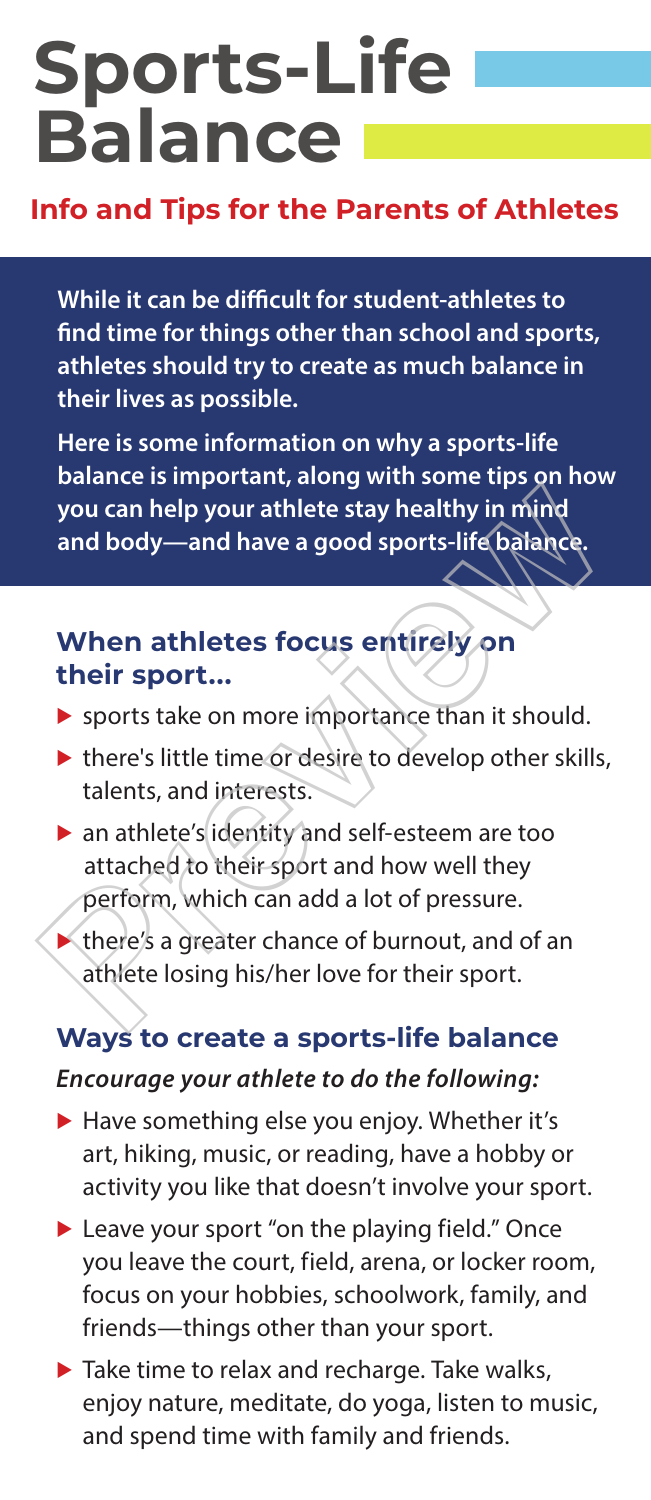#### **Help improve time management**

For many student-athletes, improving their time management skills makes it possible for them to play a sport, succeed in school, and still have time for hobbies, friends, and family—the very things that help them have a good sports-life balance.

*Here are some time-management tips to share with your student-athlete.*

- **Schedule classes wisely.** If possible, have your student schedule a study hall during the semester he/she is playing a sport—and to schedule any less demanding courses then as well.
- **Make the most of study time.** When doing homework, encourage your student to silence his/her phone and eliminate distractions.

▶ Create a form and make a weekly schedule.

At the beginning of each week, have your student write in practices and activities, and block off times for studying. Your

| Week of: | <b>Weekly Schedule</b> |      |     |    |
|----------|------------------------|------|-----|----|
|          | Mon                    | Tues | Wed | TÍ |
| 3:00     |                        |      |     |    |
| 4:00     |                        |      |     |    |
| 5:00     |                        |      |     |    |
| 6:00     |                        |      |     |    |
| 7:00     |                        |      |     |    |
| 8:00     |                        |      |     |    |
| 9:00     |                        |      |     |    |

athlete can then see when he/she has time for friends, hobbies, and other activities.

- **Look for times that are wasted.** Encourage your student to use any free time during the school day to get started on homework—and to also make good use of times that are often wasted (e.g., before practice, travel times). any less demanding courses then as well.<br> **Nake the most of study time.** When doing<br>
homework, encourage your student to silence<br>
his/her phone and eliminate distractions.<br> **Create a form and make a weekly schedule.**<br>
At t
	- ▶ Use weekends to get ahead. If your student uses the weekend to work ahead (read, study for tests, etc.), he/she will have more time (and less stress) throughout the following week.
	- ▶ Control time wasters. Social media, TV, and video games can take up huge amounts of time. Encourage your athlete to schedule small chunks of time for these activities.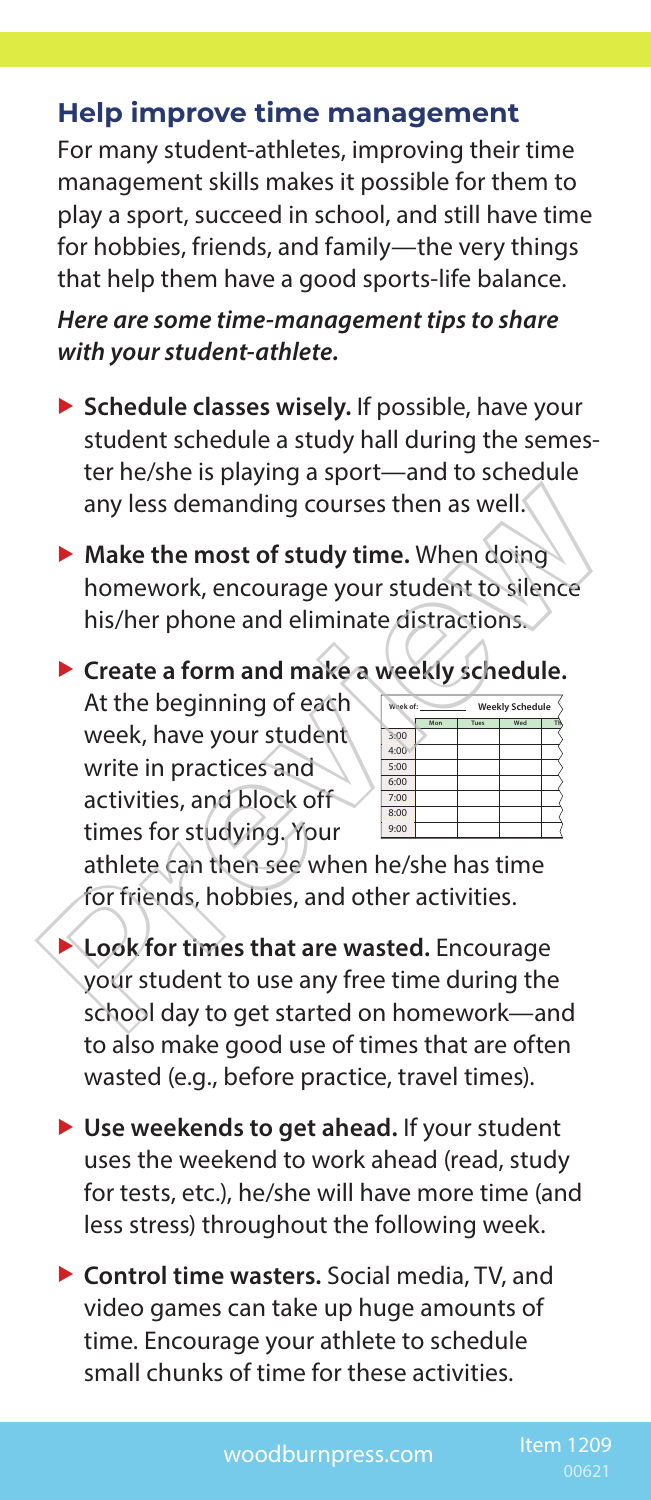# Understand the Sports Commitment

# Info & Tips for the Parents of Athletes

Your school's athletic department and coaching staff have made a commitment to teach and coach your child—and to do everything they can to help your athlete have a positive sports experience.

They, in turn, expect their athletes to work hard, play fair, and do their best. Coaches also hope that parents will be engaged and involved, and support their athlete, the team, and the program. They, in turn, expect their athletes to work hard<br>play fair, and do their best. Coaches also hope<br>that parents will be engaged and involved, and<br>support their athlete, the team, and the program.<br>**Your involvement and suppo** 

# Your involvement and support are important  $\leq$

Here are some things you can do to support your athlete and the coaching staff.

- **Provide your athlete with the proper equipment.**
- $\blacktriangleright$  Make sure your athlete is available for all training sessions, practices, and games/matches/meets.
- $\blacktriangleright$  Support and encourage your athlete.
- $\blacktriangleright$  Attend as many of your athlete's sporting events as you can, and show good sportsmanship.
- $\triangleright$  Support the coaches and their decisions.
- $\blacktriangleright$  Have nutritious food for your athlete and make sure he/she gets adequate sleep.
- If there is a problem, talk to the coach.
- $\triangleright$  Know that your child has made a season-long commitment—quitting should not be an option.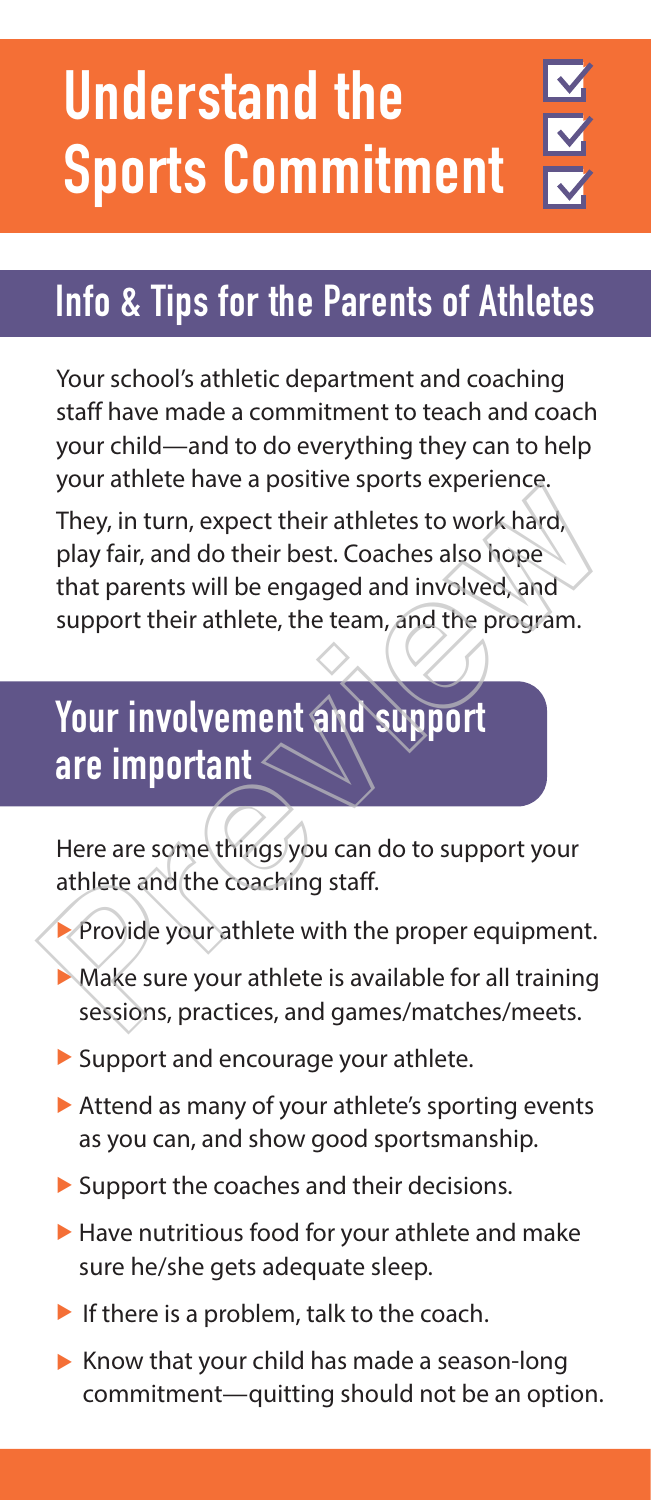# **Encourage your athlete to honor** their sports commitment

When an athlete chooses to participate in a sports program, he/she is making a commitment to that sport—and to the coaches and his/her teammates.

*Encourage your athlete to honor that commitment by doing the following.*

# Work hard and do your best

- $\triangleright$  Be at every practice on time, ready to go.
- $\blacktriangleright$  Follow the coach's rules and instructions.
- $\blacktriangleright$  Be committed to improving your skills and developing your talents.
- $\blacktriangleright$  Have good sportsmanship. Be respectful to coaches, trainers, teammates, officials, and opponents. Be a good winner and a good loser. • Follow the coach's rules and instructions.<br>
• Be committed to improving your skills and<br>
developing your talents.<br>
• Have good sportsmanship. Be respectful to<br>
coaches, trainers, teammates, officials, and<br>
opponents. Be
	- $\blacktriangleright$  Always give your best effort during training sessions, practices, and games/matches/meets.
	- $\blacktriangleright$  Take care of your equipment and respect the facilities, at home and away.
		- Support your teammates in the classroom, in the locker room, and "on the field."
	- Let your coaches know if there is a problem.

# Behave responsibly

- $\triangleright$  Be smart online. Don't post inflammatory or unkind remarks about other athletes or rival teams.
- $\blacktriangleright$  Take care of your mind and body. Don't drink, use drugs, smoke, or vape. Get adequate sleep and eat a healthy diet.
- $\triangleright$  Understand that you are a representative of your school and team. Be someone others look up to.

woodburnpress.com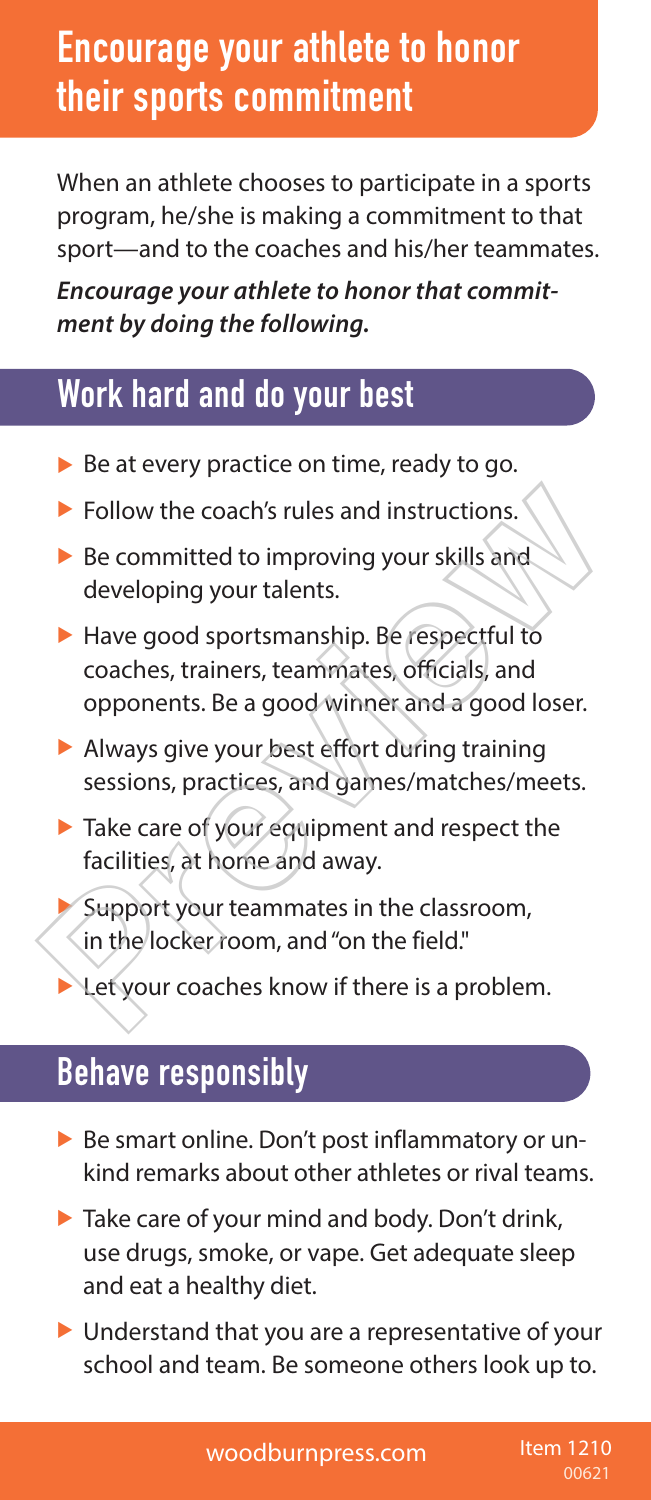# Top 10 Ways to Support Your Student-Athlete

# INFO & TIPS FOR THE PARENTS OF ATHLETES

**Parents play a vital role in helping their athlete have a successful season. Here are ten important ways you can support your student-athlete.** 

> BE PRESENT. Attend every game, meet, or match that you can. Your child may act like it's not important, but it is. Show up and cheer your athlete and team on.

PRIORITIZE ACADEMICS. Remember that student-athletes must be students first. Remind your child that succeeding in his/her classes is what's most important. **BE PRESENT.** Attend every game, meet, or match that you can. Your child may act like it's not important, but it is. Show up and cheer your athlete and team on.<br> **PRIORITIZE ACADEMICS.** Remember that student athletes must

# Encourage Healthy Choices.

Make sure your athlete has a healthy diet, gets plenty of sleep, and has positive ways to deal with stress.



BE A GOOD LISTENER. When your athlete wants to vent about a game, brag about triumphs, or talk through disappointments, listen and provide support.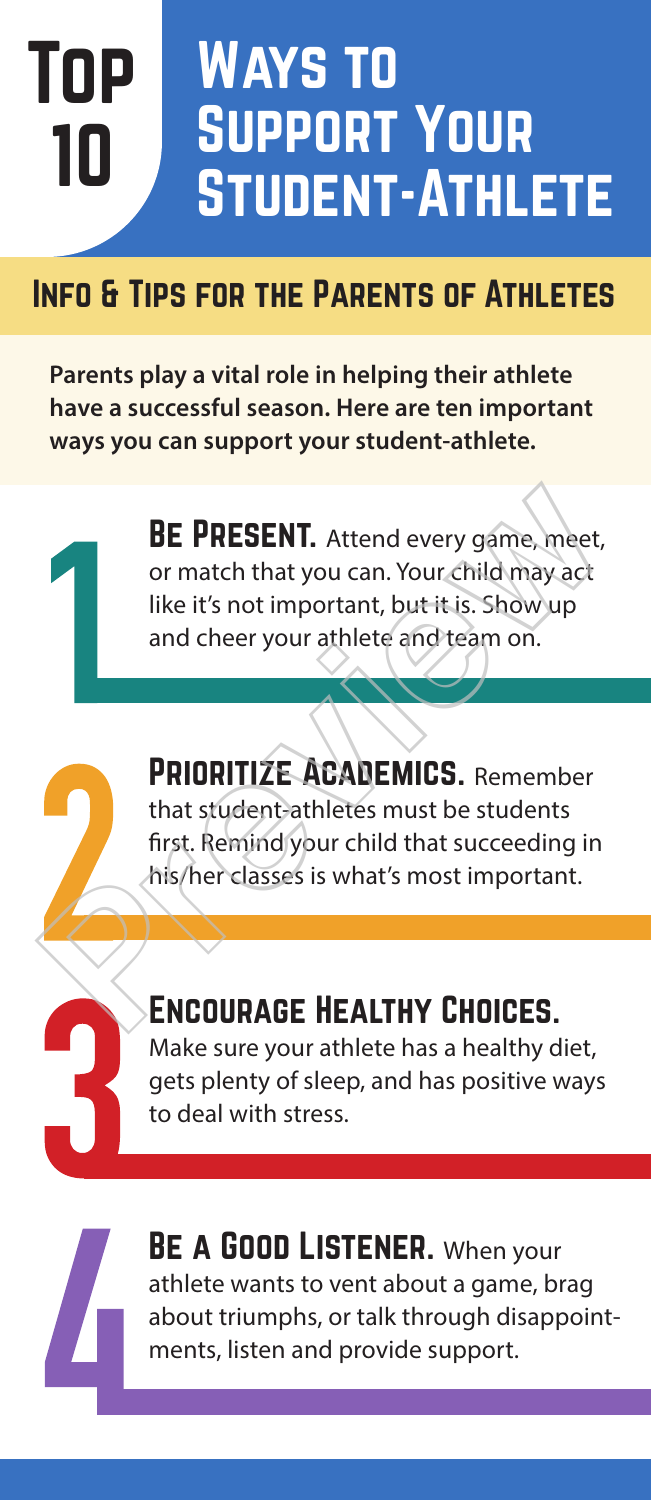Show Good Sportsmanship. During sporting events, be respectful, be positive, and support the players and coaches on both teams.

# Teach Time Management.

Help your student-athlete create a daily schedule and prioritize the things he/she needs to do.



Keep Sports in Perspective. Winning is fun, but what's most important

is that your child enjoy his/her sport and have a positive experience.



# SHOW INTEREST.

Learn about the sport your athlete plays, and have discussions with your child about his/her athletic goals. KEEP SPORTS IN PERSPECTIVE.<br>
Winning is fun, but what's most important<br>
is that your child enjoy his/her sport and<br>
have a positive experience.<br>
SHOW INTEREST.<br>
Learn about the sport your athlete plays,<br>
and have discussio

# Do Your Part.

Make sure your child has the necessary equipment, attends all practices, and is ready for all games/matches/meets.



**ENJOY IT.** Let your athlete know that you are proud of him/her, and enjoy this special time. Use sports as a way to bond, share excitement, and have fun.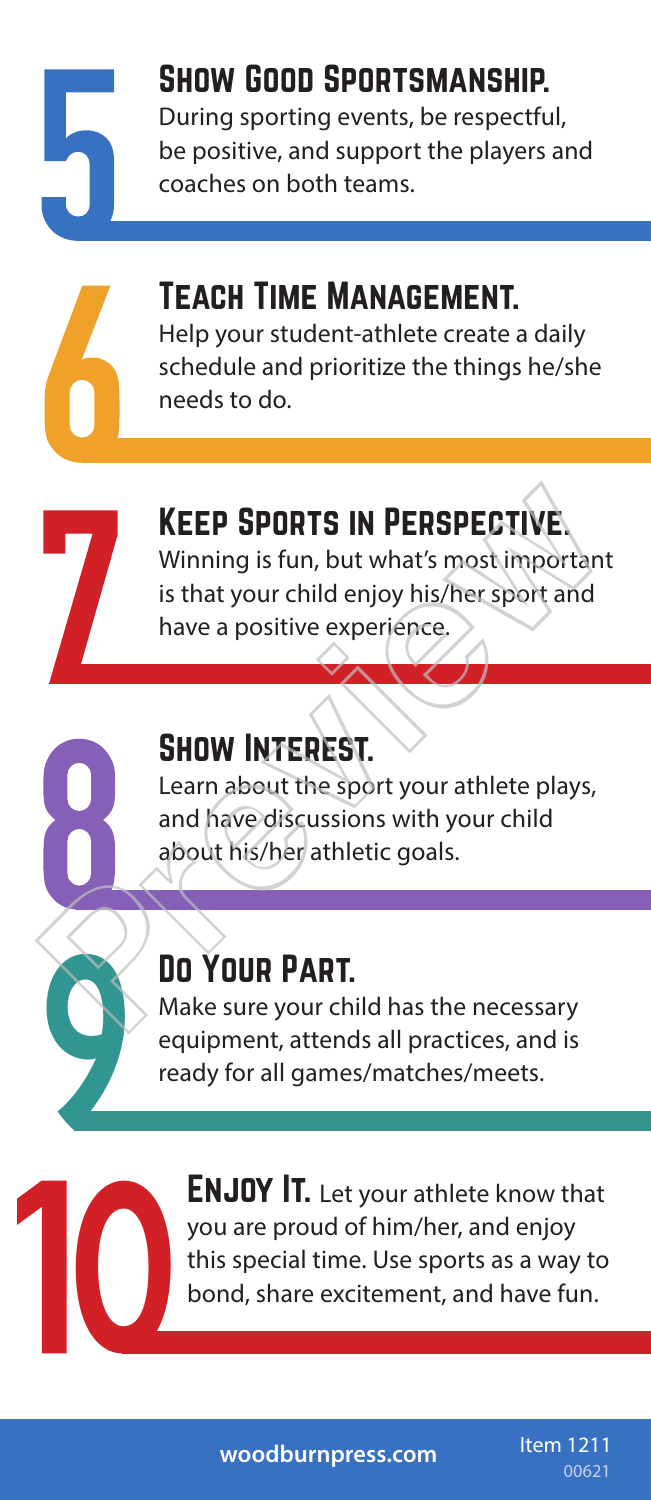# **PLAYING A SPORT IN COLLEGE**

### **INFO & TIPS FOR THE PARENTS OF ATHLETES**



Parents and athletes need to understand that playing a sport in college is very different than playing a sport in high school. College athletics requires more time, more commitment, more individual responsibility, and a great deal of talent. And in order to receive an athletic scholarship, a student must be *truly* outstanding.

*If your child is a talented athlete who would like to play a sport in college, learn about NCAA rules and eligibility requirements. Be informed and involved.*

# **NCAA INFORMATION**

NCAA colleges are divided into three divisions. Division I and Division II colleges can offer athletic scholarships. Division III colleges (usually smaller, private colleges) cannot. more commitment, more individual responsibility, and<br>a great deal of talent. And in order to receive an athlet-<br>ic scholarship, a student must be *truly* outstanding.<br>If your child is a talented athlete who would like to<br>p

Athletes who aren't able (or don't want) to play a sport at a Division I or Division II college often go to a Division III college. These colleges are usually more expensive, but the majority of DIII athletes receive non-athletic aid (e.g., grants).

The NCAA has very strict rules about who can play a sport in college. Athletes who want to compete at a Division I or II college must have a minimum GPA in a specified number of *core courses* in high school. They must also have the required ACT or SAT score.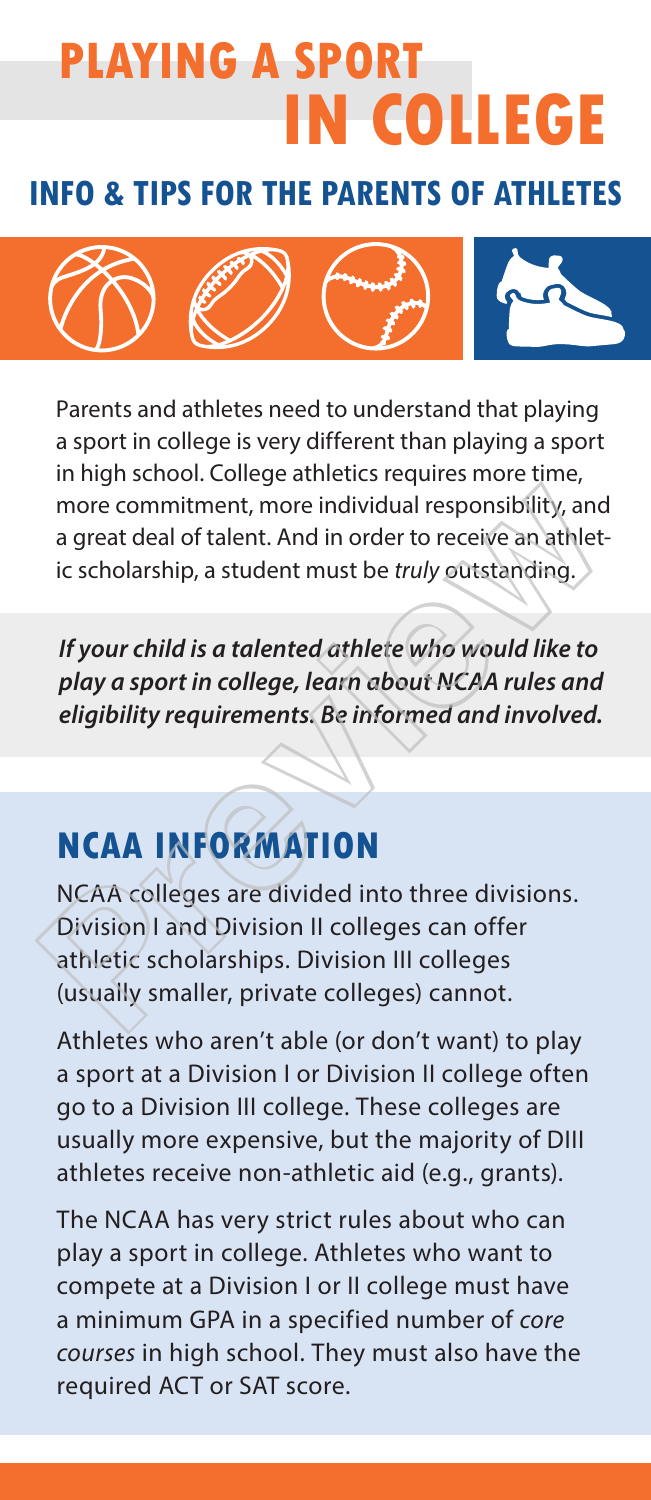# **NCAA REGISTRATION**

To be eligible to play a sport at a Division I or II college, athletes must register with the NCAA Eligibility Center. This should be done at the beginning of an athlete's junior year. For information and to register, go to eligibilitycenter.org.

# **WHAT ATHLETES NEED TO DO**

Students thinking about playing a sport in college need to see their counselor early in their high school career to make sure they're taking the right courses. *This is very important.* Athletes should also take the ACT and/or SAT in the spring of their junior year. need to see their counselor early in their high<br>school career to make sure they're taking the right<br>courses. *This is very important*. Athletes should<br>also take the ACT and/or SAT in the spring of their<br>junior year.<br>Make s

*Make sure your child's counselor and coach are aware of your athlete's college aspirations.*

# **NAIA AND NJCAA COLLEGES**

NAIA Division I and II colleges can award full or partial scholarships. For eligibility requirements and a list of member colleges, visit playnaia.org.

NJCAA Division I and II junior and community colleges can offer athletic scholarships. There are no academic eligibility requirements for entering students. njcaa.org

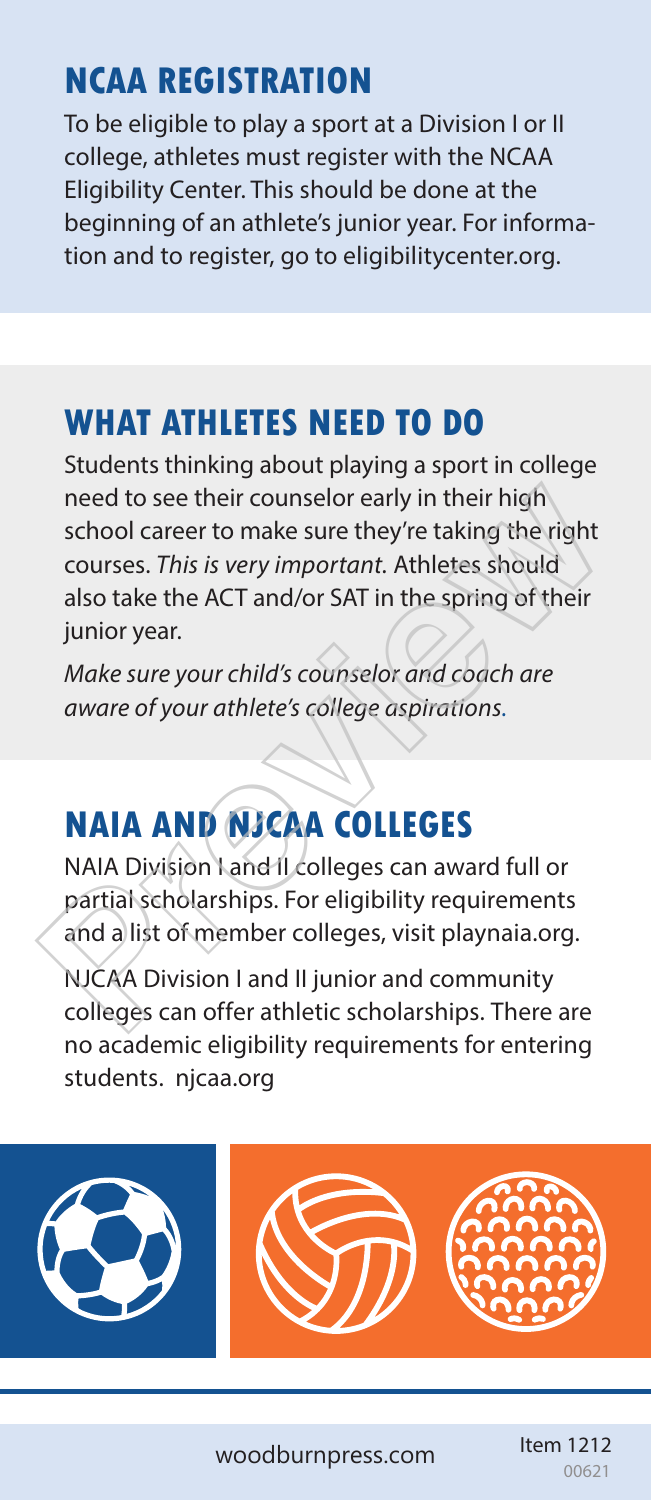# **SPORTSMANSHIP**

# Info & Tips for the Parents of Athletes

**Having good sportsmanship means being respectful to everyone involved: players, spectators, coaches, and officials.** 

As the parent of an athlete, you have undoubtedly witnessed parents who do not exhibit good sportsmanship. These parents yell at the officials, criticize the coaches, and/or belittle the players. Their shouting (and cursing) can turn what should be a fun, exciting event into a stressful experience for everyone around them. As the parent of an athlete, you have undoubtedly witnessed parents who do not exhibit good sportsmanship. These parents yell at the officials, criticize the coaches, and/or belittle the players. Their shouting (and cursin

Perhaps there has even been a time or two when you were that parent. And that's understandable. It's easy to get wrapped up in the excitement and competitive aspect of sports. But that doesn't mean it's okay.

*Here are a few things to keep in mind whenever you're watching your child compete in a sport.*

#### **Remember why you're there.**

As a parent, you are in the stands or on the sidelines to enjoy the game, match, or meet, to support your athlete, and to cheer him/her on.

#### **Be a good role model.**

When you exhibit good sportsmanship, you are showing your child, and the other athletes, how to be respectful to others—and how to control your emotions. These are important skills that will serve your child well throughout his/her life.